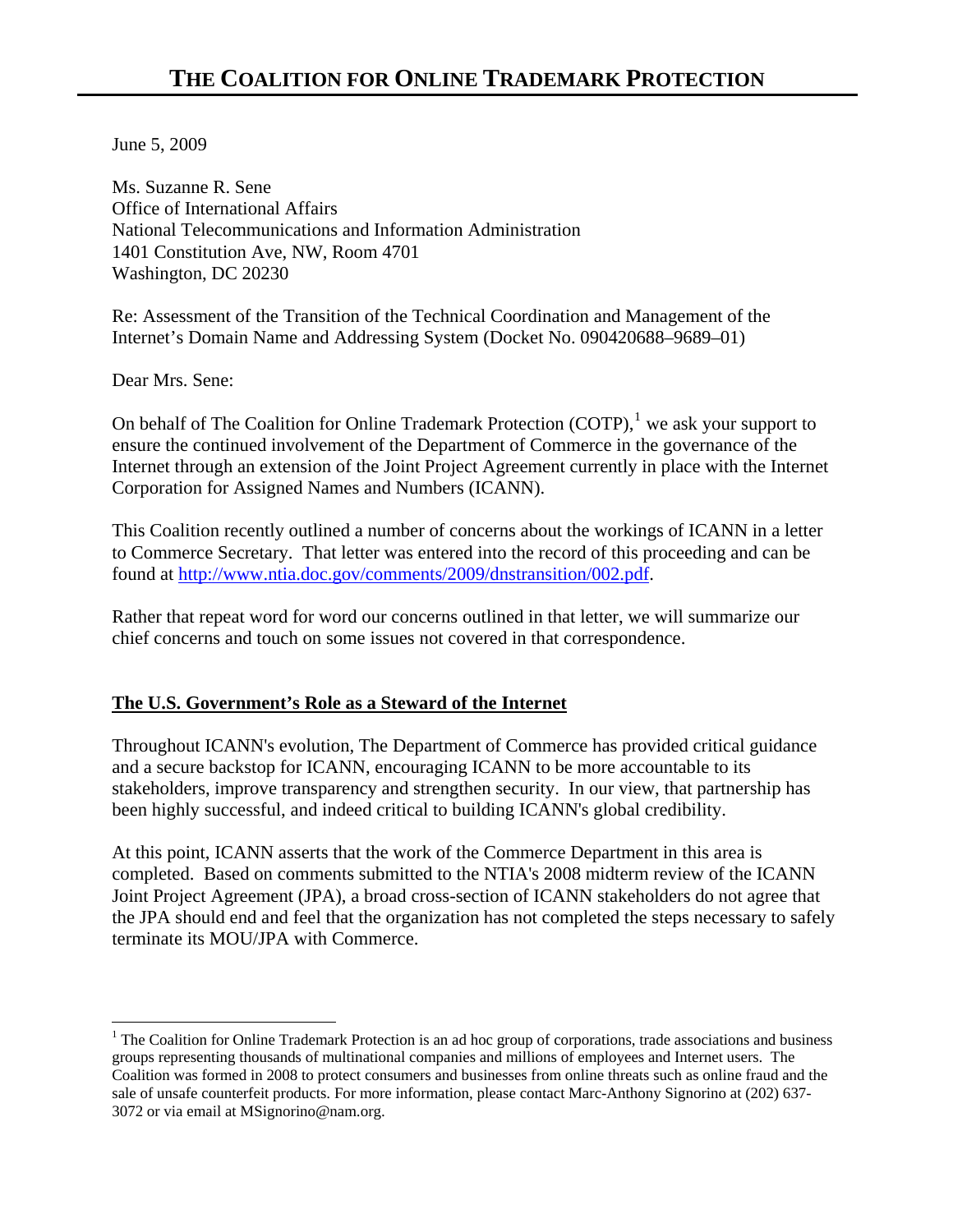## **Industry's Concerns for the Future of ICANN and the Internet**

For the business community, the chief concerns with ICANN continue to center on accountability, representation and redress. One of the Commerce Department's chief roles in the ICANN process has been to hold the organization accountable for its actions through a series of benchmarks and reviews. This mechanism has assured a baseline level of accountability by an organization with the authority to make decisions that drastically impact businesses around the world.

ICANN has proposed no real mechanism to replace that role if the JPA ends in September 2009. At a minimum, we would like to see movement on this front before ICANN is allowed to abandon its relationship with the U.S. government.

## **Intent Should Not Equate With Accomplishment**

With the September 2009 expiration of the JPA looming on the horizon, ICANN has recently embarked on a series of new programs designed to address issues raised during the midterm review and by ICANN's own President's Strategy Committee (PSC). While we applaud these efforts and will do what we can as an active participant in the multi-stakeholder process to ensure that they are successful, these efforts represent work that should have been underway for quite some time, not launched right before the deadline of the JPA.

In the continuum of accomplishment, some of these programs are still in the development stage, subject to community feedback, and are far from achieving the goals set out. For example:

In a forum held in Washington, DC earlier this year, we heard from ICANN staff about their efforts to improve contractual compliance. Efforts to date were deemed inadequate and we heard that resources were being dedicated to strengthen a core function of ICANN that is critical to protecting consumers and businesses alike from predatory practices by rogue registrars. However welcome this statement was, it has to be viewed in light of promises made by ICANN Chairman Peter Dengate Thrush in his testimony to the Mid Term Review open meeting. In his statement, he said that work was beginning immediately (February 2008) to address these core compliance issues. While the intent to fix this critical problem is there, we are concerned about the lack of significant action on the issue. A full year had passed between Mr. Dengate Thrush's promises to NTIA and the beginnings of the process to implement changes to the program.

Also from that same testimony, Mr. Dengate Thrush outlined the promise for the PSC, of which he is co-chair. The PSC was to look at the feedback gathered through various sources, including the NOI for the Mid-Term review of the JPA and put together a plan to address the concerns of the community for a post JPA ICANN. The work of the PSC is important but the timeliness in relation to the expiration of the JPA leaves little time for the development and implementation of the recommendations necessary for transition in a post-JPA environment. ICANN stakeholders participating in the PSC process have made some very important recommendations that we believe should be in place before ICANN walks away from the JPA.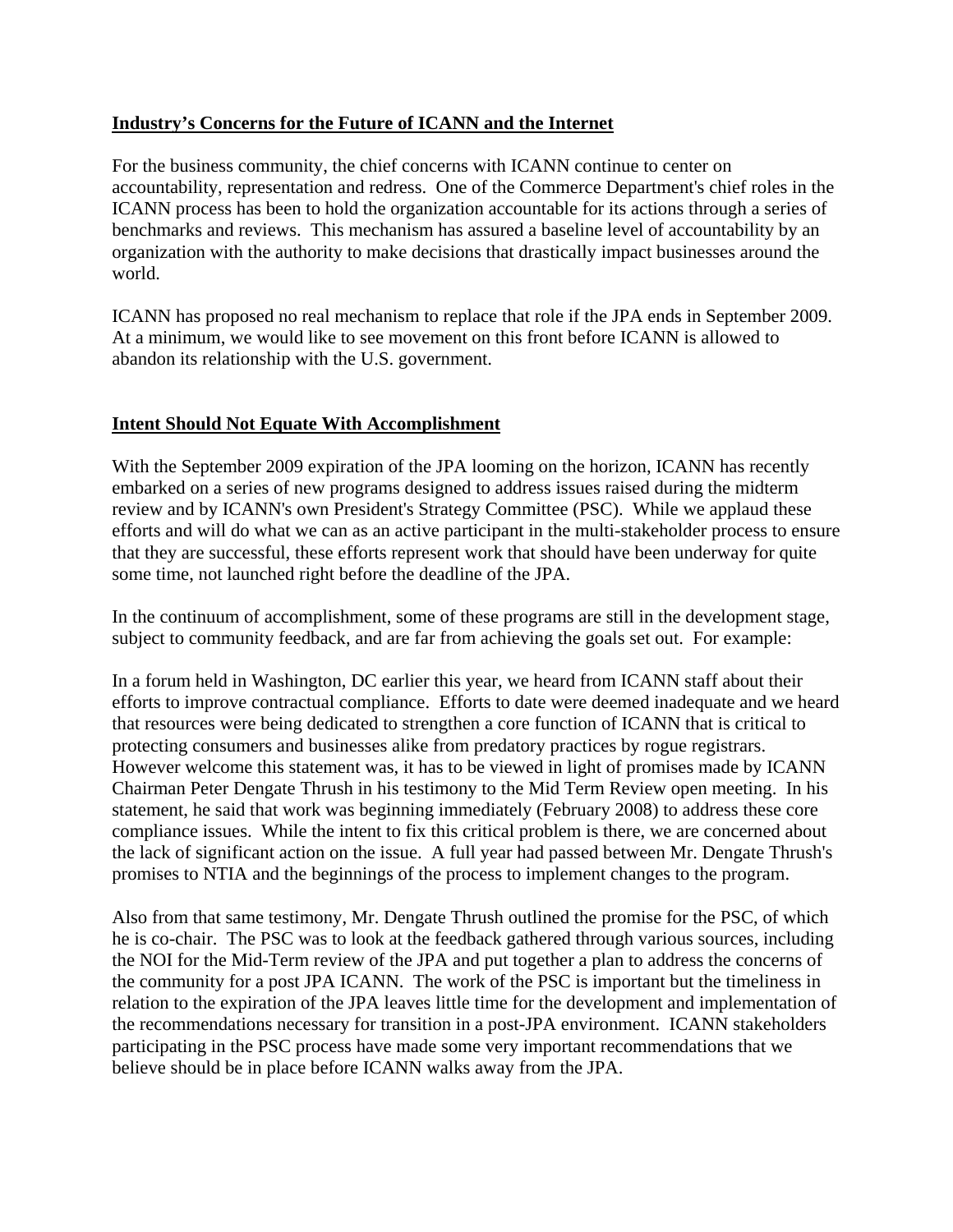## **Devaluation of the Business Community Voice within ICANN**

Under the broad rubric of accountability, representation and redress are of particular concern to the business community. The ongoing effort to restructure one of ICANN's key constituency groups – the Generic Names Supporting Organization (GNSO) – could significantly dilute the voting power of industry. Under current proposals, the Business Constituency within ICANN would be significantly reduced in its power to shape policy. The business constituency is a significant investor in Internet development and stands to lose exponentially more as a result of adverse ICANN decision-making than all other stakeholders combined.

On the issue of redress, there is no reliable mechanism to challenge adverse ICANN decisions. These are decisions that have the potential to cost the business community billions of dollars, and once they are made, there is simply no equivalent of a court of higher appeal to which businesses can turn.

Finally, we have seen instances where ICANN staff openly discount the importance of the voice of business in key ICANN proceedings:

"There's no doubt that business has concerns about the Applicant Guidebook - it has made that clear through a number of responses. But I think you are missing something fundamental here: ICANN is a multistakeholder organization and all the critical voices, as loud as they are, have come from one stakeholder - business.

The USG's letters are, of course, from a government but from a government that has a very unique relationship with ICANN. And, if you read the letters, virtually all of its concerns stem from the business and competition perspective."<sup>[2](#page-2-0)</sup>

# **The New gTLD Program**

 $\overline{a}$ 

The business community has, from the outset of the policy development process, expressed strong concern that creating a potentially unlimited number of new Internet domains could translate into a crushing financial burden for companies that would be forced to defensively register their own marks and pursue cyber-pirates in each of those new addressing codes. Despite this feedback, ICANN decided to move forward with the program. While ICANN did recently create the Implementation Review Team (IRT) to propose an intellectual property protection plan, it did so only in response to overwhelming concern voiced by the business community, and quite late in the process.

Despite the creation of the IRT, four major policy areas remain unresolved. Described as "Overarching Issues" by ICANN, these issues pose significant challenges to consumer welfare, stability and security of the DNS and the protection of intellectual property. In light of this, ICANN continues to push forward with the gTLD process, including recently announcing that applications will be accepted in Q1 of 2010.

<span id="page-2-0"></span><sup>&</sup>lt;sup>2</sup> http://www.circleid.com/posts/icann\_gtld\_proposal\_hits\_wall\_now\_what/#4797